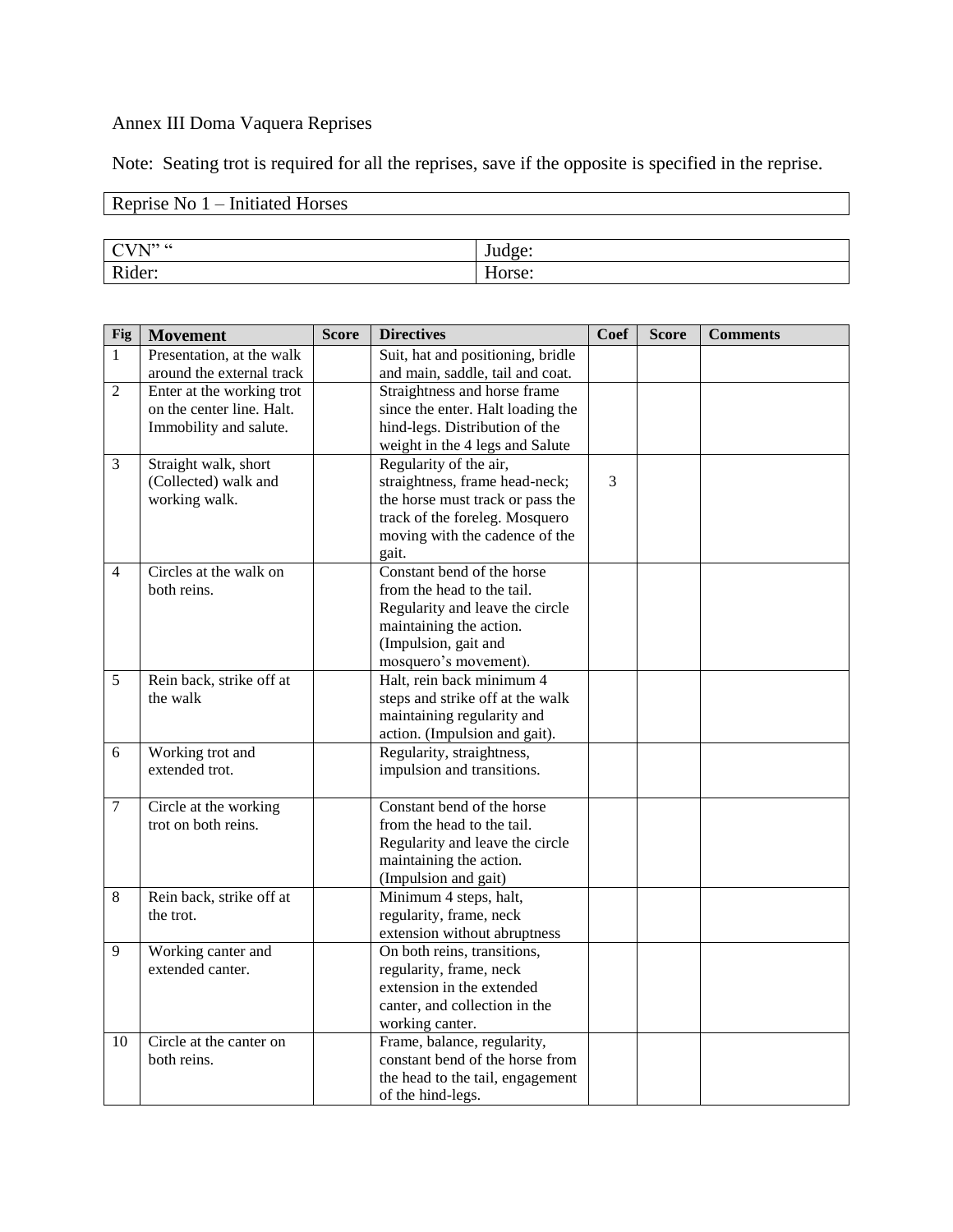| 11 | Rein back, strike off at<br>the working canter.                                                                 | Halt. Minimum 4 steps,<br>regularity and strike off without<br>losing action.                                        |                |  |
|----|-----------------------------------------------------------------------------------------------------------------|----------------------------------------------------------------------------------------------------------------------|----------------|--|
| 12 | In big circles, figure<br>eights with one circle at<br>the canter and counter-<br>canter for the second<br>one. | Bend, regularity, engagement<br>of the hind-legs without<br>moving out in the circle the<br>haunches. On both reins. | 2              |  |
| 13 | Transitions from walk to<br>the trot and from the trot<br>to the walk.                                          | From a straight line, regularity,<br>balance.                                                                        | $\overline{2}$ |  |
| 14 | Transitions from the<br>walk to the canter on<br>both reins.                                                    | From a straight line, regularity,<br>submission, balance.                                                            | 2              |  |
| 15 | Transitions from the trot<br>to the canter and from<br>the canter to the trot.                                  | From a straight line,<br>Regularity, submission,<br>balance.                                                         | 2              |  |
| 16 | Halt. Immobility and<br>salute in the middle of<br>the arena. Leave at the<br>walk.                             | Straightness in the frame,<br>Distribution of the weight in the<br>4 legs; working walk.                             |                |  |

| -17 | Seat and position of the      | Avoid abuse of excess of           |   |  |
|-----|-------------------------------|------------------------------------|---|--|
|     | rider and correctness of      | modifications or adjustments of    |   |  |
|     | the aids.                     | the reins.                         |   |  |
|     |                               | Position of the rider, seat and    |   |  |
|     |                               | discretion of the use of the aids. |   |  |
| 18  | Submission, Impulsion         | Submission, Impulsion.             |   |  |
|     | and Horse's frame.            | Fundamental characteristics.       |   |  |
| 19  | <b>Expression and Vaquero</b> | Difficulty of combinations of      | ∍ |  |
|     | style                         | the movements.                     |   |  |
|     |                               | Rider's Personality.               |   |  |

Maximum Score per judge: 280

| <b>TOTAL</b> |  |
|--------------|--|
|              |  |
|              |  |

Time: 6 minutes Penalty

| This section for the president only. |  |
|--------------------------------------|--|
|                                      |  |
|                                      |  |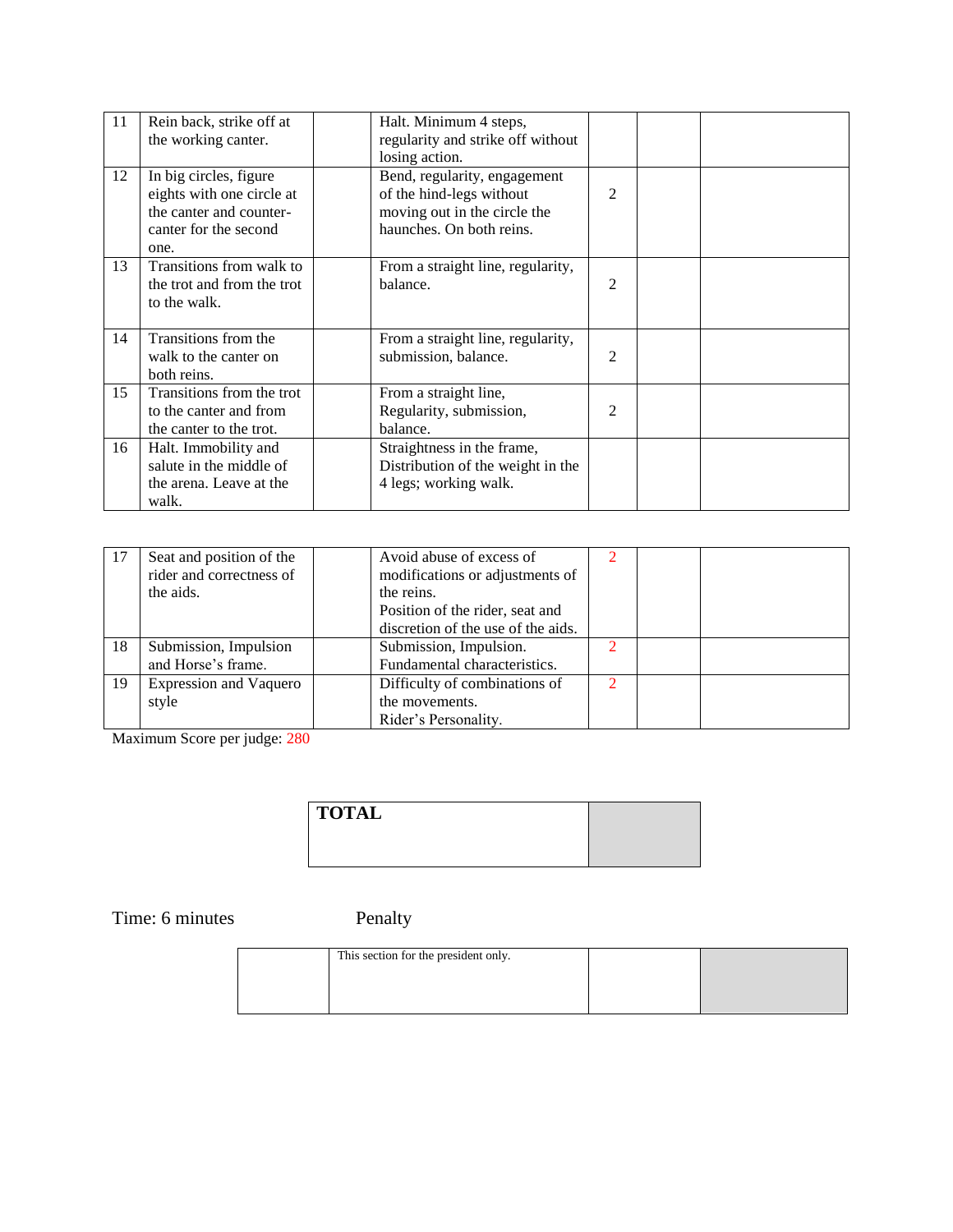### Annex III Doma Vaquera Reprises

# Reprise No 1A – Intermediary - All Horses

| . T <sub>22</sub> CC<br>. .<br>- 1<br>〜<br>$\overline{\phantom{a}}$ | $- -$ |
|---------------------------------------------------------------------|-------|
| $\mathbf{D}$ :<br>$\sim$ r                                          | $ -$  |

| <b>Fig</b>     | <b>Movement</b>           | <b>Score</b> | <b>Directives</b>                  | Coef           | Score | <b>Comments</b> |
|----------------|---------------------------|--------------|------------------------------------|----------------|-------|-----------------|
| $\mathbf{1}$   | Presentation, at the walk |              | Suit, hat and positioning, bridle  |                |       |                 |
|                | around the external track |              | and main, saddle, tail and coat.   |                |       |                 |
| $\overline{2}$ | Enter at the canter Halt. |              | Straightness and horse frame       |                |       |                 |
|                | Immobility and salute.    |              | since the enter. Halt loading the  |                |       |                 |
|                |                           |              | hind-legs. Distribution of the     |                |       |                 |
|                |                           |              | weight in the 4 legs and Salute    |                |       |                 |
| 3              | Circles at the walk on    |              | Constant bend of the horse         |                |       |                 |
|                | both reins.               |              | from the head to the tail.         |                |       |                 |
|                |                           |              | Regularity, hind-lets stepping     |                |       |                 |
|                |                           |              | on the same line than the fore-    |                |       |                 |
|                |                           |              | legs.                              |                |       |                 |
| $\overline{4}$ | Haf-pass on both reins    |              | Regularity, bend in the            |                |       |                 |
|                |                           |              | direction traveling, balance.      |                |       |                 |
| 5              | Half direct pirouette at  |              | From a straight line, regularity   |                |       |                 |
|                | the walk                  |              | without backing up, keeping the    |                |       |                 |
|                |                           |              | hind-legs at the walk, in a circle |                |       |                 |
|                |                           |              | of the minimum size, the horse     |                |       |                 |
|                |                           |              | looking where traveling.           |                |       |                 |
| 6              | Half reversed pirouette   |              | From a straight line, regularity,  |                |       |                 |
|                | at the walk               |              | keeping the fore-legs at the       |                |       |                 |
|                |                           |              | walk, in a circle of the           |                |       |                 |
|                |                           |              | minimum size, the horse            |                |       |                 |
|                |                           |              | looking slightly outside.          |                |       |                 |
| $\overline{7}$ | Quarter of turn on the    |              | Turn of 45 degrees in three        |                |       |                 |
|                | hind-legs at the walk     |              | phases. Collect, Turn and land     | $\overline{2}$ |       |                 |
|                |                           |              | on the fore-leg the same side      |                |       |                 |
|                |                           |              | than the turn, the head ahead,     |                |       |                 |
|                |                           |              | bend. gait.                        |                |       |                 |
| 8              | Rein back, strike off at  |              | Halt, rein back minimum 6          |                |       |                 |
|                | the walk                  |              | steps and strike off at the walk   |                |       |                 |
|                |                           |              | maintaining regularity and         |                |       |                 |
|                |                           |              | action. (Impulsion and gait).      |                |       |                 |
| 9              | Straight walk Castellan   |              | Regularity of the gait,            |                |       |                 |
|                | walk or working walk.     |              | straightness, transitions, frame   | 3              |       |                 |
|                |                           |              | of the neck and head; hind-legs    |                |       |                 |
|                |                           |              | tracking or passing the track,     |                |       |                 |
|                |                           |              | mosquero with cadence.             |                |       |                 |
| 10             | Circles at the canter     |              | Frame, balance, regularity,        |                |       |                 |
|                | from large to small       |              | bend, engagement of the hind-      |                |       |                 |
|                | circles.                  |              | legs.                              |                |       |                 |
| 11             | Half-pass at the canter   |              | Balance, regularity, bend in the   |                |       |                 |
|                | on both reins             |              | direction traveling, shoulders     |                |       |                 |
|                |                           |              | slightly ahead.                    |                |       |                 |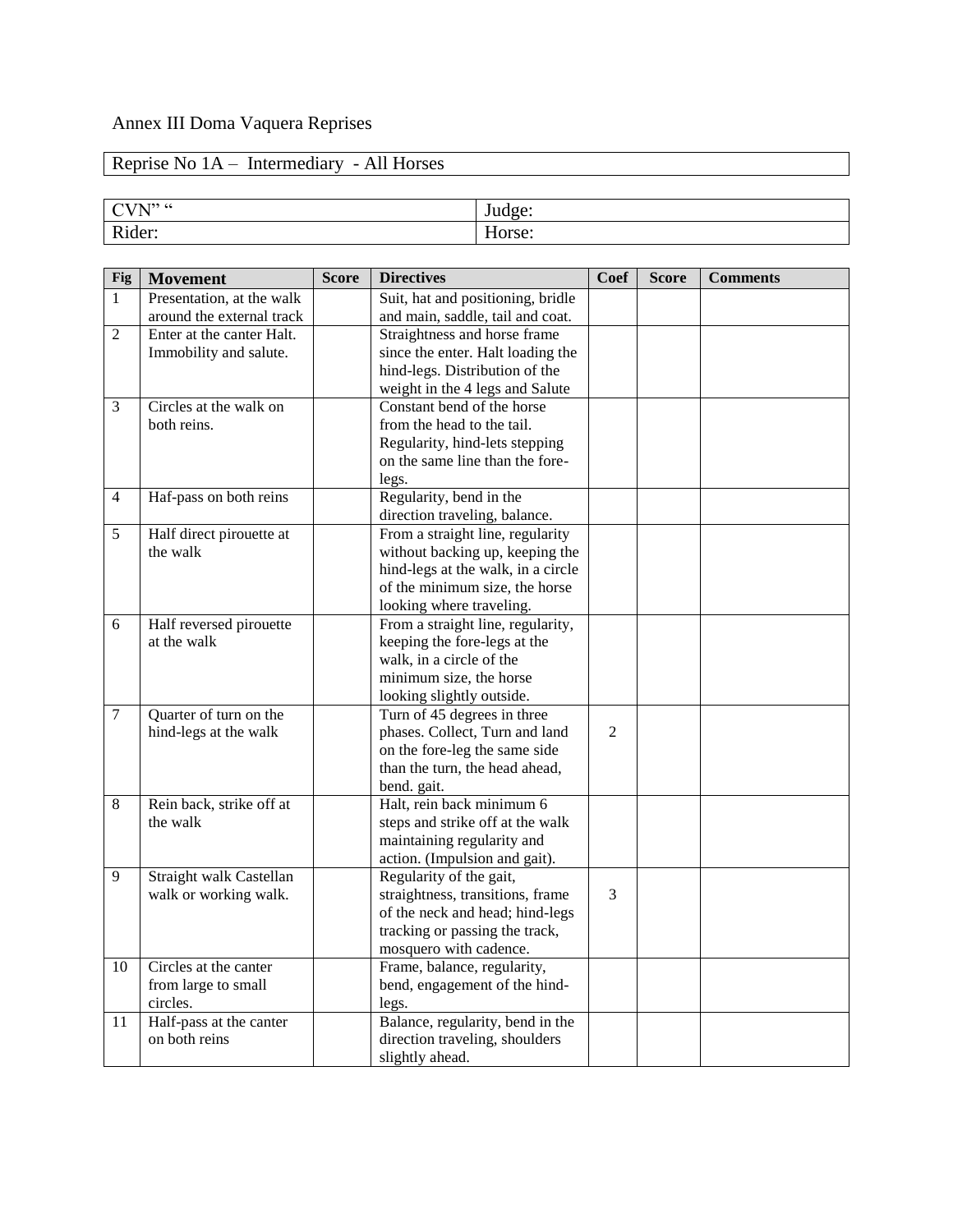| 12 | Individual flying             | Balance; straightness,             |                |  |
|----|-------------------------------|------------------------------------|----------------|--|
|    | changes                       | amplitude and fluidity of the      |                |  |
|    |                               | changes; transitions.              |                |  |
| 13 | Half circle at the            | From a straight line, regularity,  |                |  |
|    | counter-canter.               | amplitude, bend, head slightly     |                |  |
|    |                               | outside of the circle.             |                |  |
| 14 | Half-turn on the hind-        | Balance; bend; leaving the         |                |  |
|    | legs at the canter on both    | ground and landing on the fore-    | $\overline{2}$ |  |
|    | reins                         | leg same side than the direction   |                |  |
|    |                               | of the turn; collection.           |                |  |
| 15 | Arrear, Templar y doblar      | Transitions; avoid any abrupt      |                |  |
|    | (speed up, slow down          | movements of the horse's head      | $\overline{2}$ |  |
|    | (collect) and turn)           |                                    |                |  |
|    | On both reins.                |                                    |                |  |
| 16 | Arrear (speed up) and         | Straightness; frame;               |                |  |
|    | Halt                          | submission; balance without the    | $\mathfrak{2}$ |  |
|    |                               | horses jerking or checking his     |                |  |
|    |                               | head; engagement of the hind-      |                |  |
|    |                               | legs during the halt.              |                |  |
| 17 | Rein back, strike off at      | Minimum 6 steps, balance;          |                |  |
|    | the walk and with             | straightness; halt and transitions | $\mathfrak{2}$ |  |
|    | arremetida at the canter.     |                                    |                |  |
| 18 | Sort canter (collected),      | Transition to the canter on both   |                |  |
|    | working canter and            | reins; transitions regularity;     | $\overline{2}$ |  |
|    | extended canter               | balance; straightness and frame;   |                |  |
|    |                               | neck extension during the          |                |  |
|    |                               | extended canter, collection        |                |  |
|    |                               | during the short and working       |                |  |
|    |                               | canter.                            |                |  |
| 19 | Halt. Immobility and          | Straightness in the frame,         |                |  |
|    | salute in the middle of       | Distribution of the weight in the  |                |  |
|    | the arena. Leave at the       | 4 legs; Castellan walk without     |                |  |
|    | walk.                         | dropping the reins (but to         |                |  |
|    |                               | accommodate back the hat).         |                |  |
| 20 | Submission, Impulsion         | Submission, fundamental            | $\overline{2}$ |  |
|    | and Horse's frame.            | characteristics. Degree of         |                |  |
|    |                               | difficulty in the combination of   |                |  |
|    |                               | the exercises.                     |                |  |
| 21 | Seat and position of the      | Avoid abuse of excess of           | $\overline{2}$ |  |
|    | rider and correctness of      | modifications or adjustments of    |                |  |
|    | the aids.                     | the reins.                         |                |  |
|    |                               | Position of the rider, seat and    |                |  |
|    |                               | discretion of the use of the aids. |                |  |
| 22 | <b>Expression and Vaquero</b> | Difficulty of combinations of      | $\overline{2}$ |  |
|    | style                         | the movements.                     |                |  |
|    |                               | Rider's Personality.               |                |  |

Maximum Score per judge: 330

| <b>TOTAL</b>        |  |  |
|---------------------|--|--|
| $\mathbf{I}$ .<br>– |  |  |

Time: 7 minutes Penalty

| This section for the president only. |  |
|--------------------------------------|--|
|                                      |  |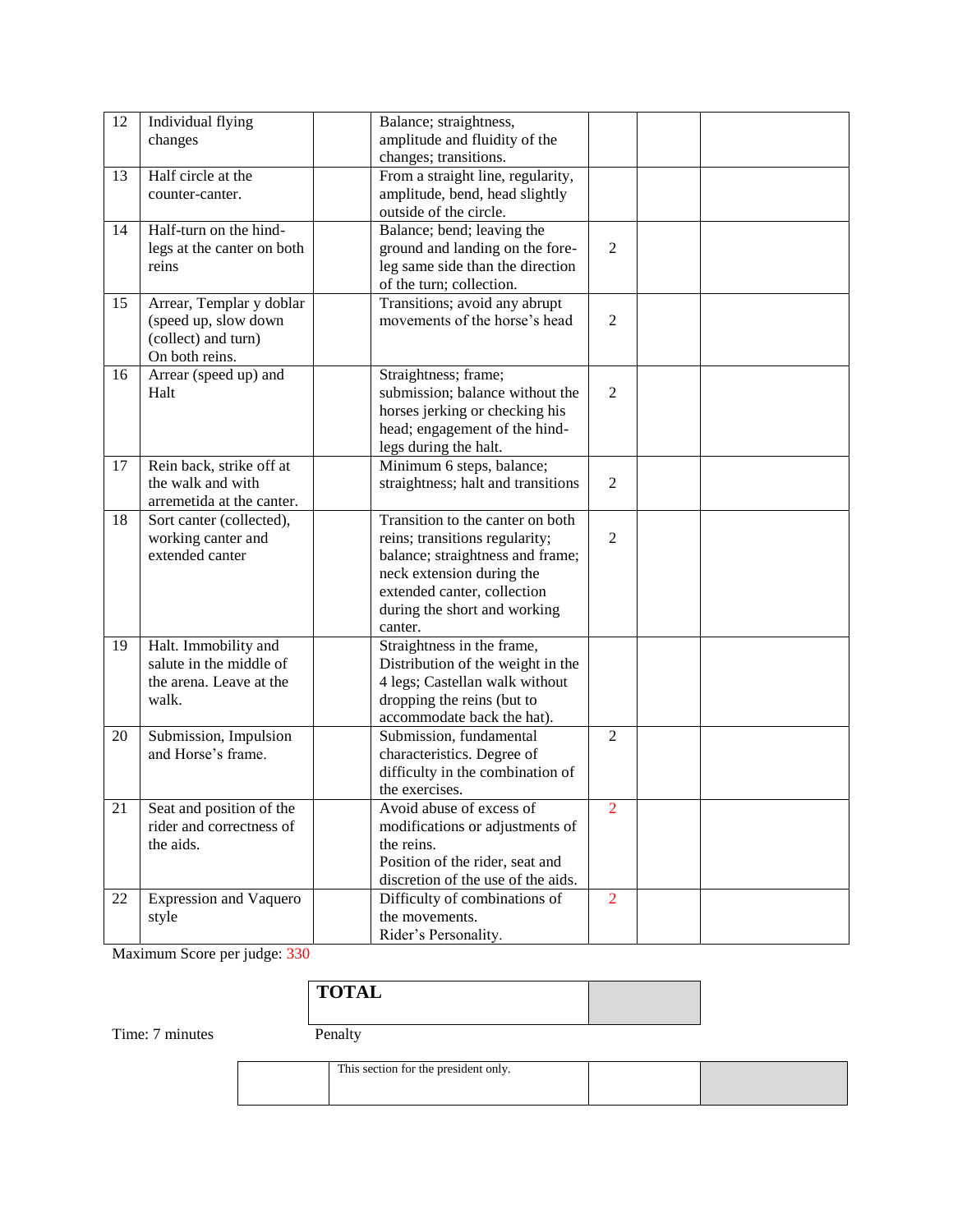# Annex III Doma Vaquera Reprises

# Reprise No 2 – All Horses

| . T <sub>22</sub> CC<br>$\overline{\phantom{a}}$ |                          |
|--------------------------------------------------|--------------------------|
| $\mathbf{r}$<br>$\sim$<br>-                      | $\overline{\phantom{a}}$ |

| Fig            | <b>Movement</b>            | <b>Score</b> | <b>Directives</b>                  | <b>Coef</b>    | <b>Score</b> | <b>Comments</b> |
|----------------|----------------------------|--------------|------------------------------------|----------------|--------------|-----------------|
| $\mathbf{1}$   | Presentation, at the walk  |              | Suit, hat and positioning, bridle  |                |              |                 |
|                | around the external track  |              | and main, saddle, tail and coat.   |                |              |                 |
| $\overline{2}$ | Enter at the canter, right |              | Straightness and horse frame       |                |              |                 |
|                | lead. Halt, straightness,  |              | since the enter. Halt loading the  |                |              |                 |
|                | immobility and salute.     |              | hind-legs. Distribution of the     |                |              |                 |
|                |                            |              | weight in the 4 legs and Salute    |                |              |                 |
| $\mathfrak{Z}$ | Circles at the walk on     |              | Constant bend of the horse         |                |              |                 |
|                | both reins.                |              | from the head to the tail.         |                |              |                 |
|                |                            |              | Regularity, hind-lets stepping     |                |              |                 |
|                |                            |              | on the same line than the fore-    |                |              |                 |
|                |                            |              | legs.                              |                |              |                 |
| $\overline{4}$ | Half-pass on both reins    |              | Regularity, bend in the            |                |              |                 |
|                |                            |              | direction traveling, balance.      |                |              |                 |
| 5              | Full-pass on both reins    |              | Regularity, bend in the            |                |              |                 |
|                |                            |              | direction traveling, balance.      |                |              |                 |
| 6              | Direct pirouette at the    |              | From a straight line, regularity   |                |              |                 |
|                | walk                       |              | without backing up, keeping the    |                |              |                 |
|                |                            |              | hind-legs at the walk, in a circle |                |              |                 |
|                |                            |              | of the minimum size, the horse     |                |              |                 |
|                |                            |              | looking where traveling.           |                |              |                 |
| $\tau$         | Reversed pirouette at the  |              | From a straight line, regularity,  |                |              |                 |
|                | walk                       |              | keeping the fore-legs at the       |                |              |                 |
|                |                            |              | walk, in a circle of the           |                |              |                 |
|                |                            |              | minimum size, the horse            |                |              |                 |
|                |                            |              | looking slightly outside.          |                |              |                 |
| 8              | Half-turn on the hind-     |              | Load on the inside hind-leg,       |                |              |                 |
|                | legs at the walk           |              | lower the haunches, collect,       | $\overline{2}$ |              |                 |
|                |                            |              | turn and land on the fore-leg      |                |              |                 |
|                |                            |              | the same side than the turn.       |                |              |                 |
|                |                            |              | Bend.                              |                |              |                 |
| 9              | Rein back, strike off at   |              | Halt, rein back minimum 6          |                |              |                 |
|                | the walk                   |              | steps and 6 steps forward, halt;   |                |              |                 |
|                |                            |              | regularity; balance,               |                |              |                 |
|                |                            |              | straightness; transitions and      |                |              |                 |
|                |                            |              | strike off at the walk             |                |              |                 |
|                |                            |              | maintaining regularity and         |                |              |                 |
|                |                            |              | action. (Impulsion and gait).      |                |              |                 |
| $10\,$         | Straight walk Castellan    |              | Regularity of the gait,            |                |              |                 |
|                | walk or working walk       |              | straightness, transitions, frame   | 3              |              |                 |
|                | and short walk             |              | of the neck and head; hind-legs    |                |              |                 |
|                | (collected)                |              | tracking or passing the track,     |                |              |                 |
|                |                            |              | mosquero with cadence.             |                |              |                 |
| 11             | Circles at the canter      |              | Frame, balance, regularity,        |                |              |                 |
|                | from large to small        |              | bend, engagement of the hind-      |                |              |                 |
|                | circles.                   |              | legs.                              |                |              |                 |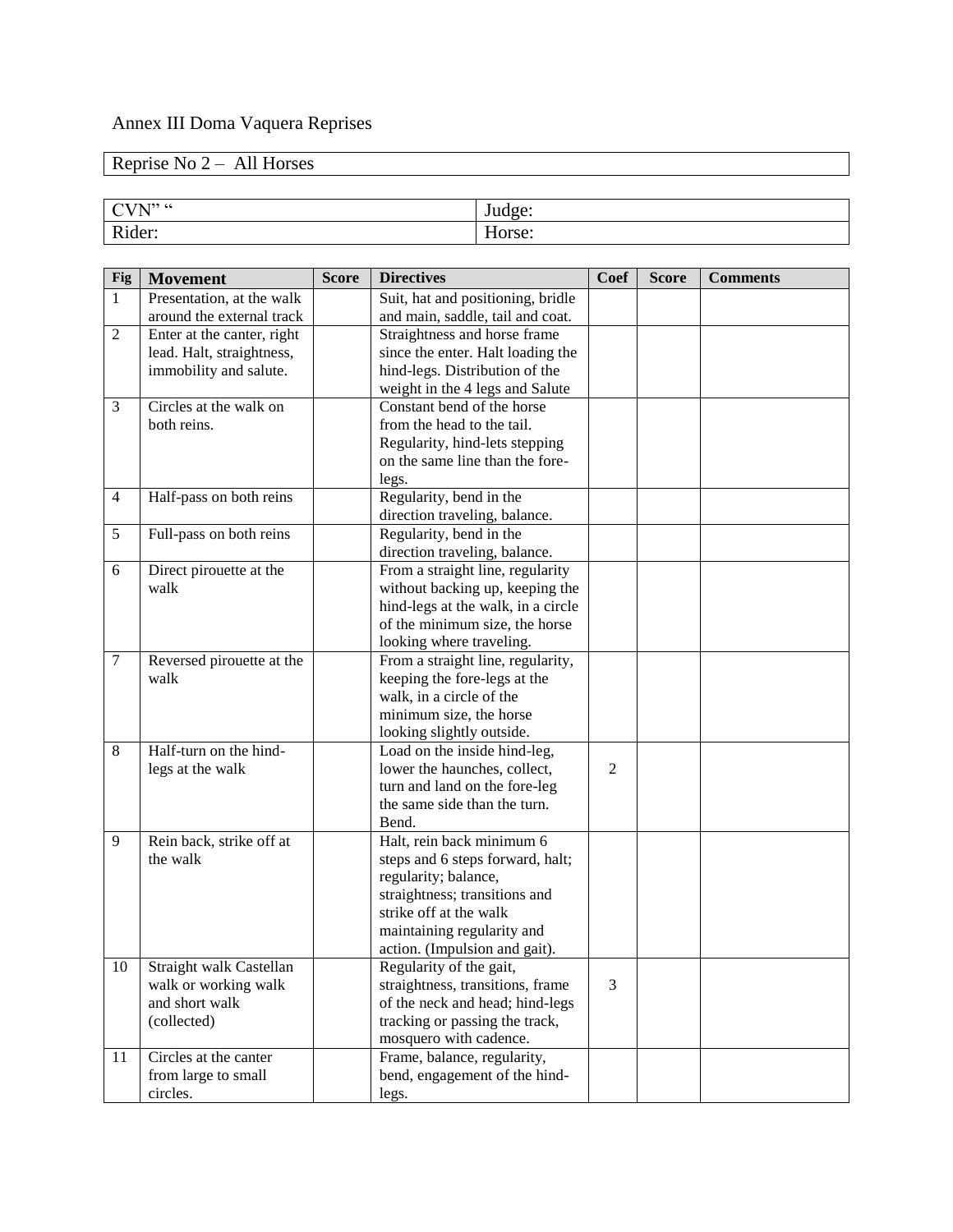| 12 | Half-pass at the canter     | Balance, regularity, bend in the   |                |  |
|----|-----------------------------|------------------------------------|----------------|--|
|    | on both reins               | direction traveling, shoulders     |                |  |
|    |                             | slightly ahead.                    |                |  |
| 13 | Flying changes in           | Balance; straightness,             |                |  |
|    | straight line               | amplitude and fluidity of the      |                |  |
|    |                             | changes; transitions.              |                |  |
| 14 | Counter-canter on both      | From a straight line or from a     |                |  |
|    | reins.                      | circle at the canter; balance;     |                |  |
|    |                             | amplitude, bend, head slightly     |                |  |
|    |                             | outside of the circle.             |                |  |
| 15 | Half-turn on the hind-      | From a straight line               |                |  |
|    | legs at the canter on both  | Balance; bend; leaving the         | $\overline{2}$ |  |
|    | reins                       | ground and landing on the fore-    |                |  |
|    |                             | leg same side than the direction   |                |  |
|    |                             | of the turn; collection.           |                |  |
| 16 | Turns on the hind-legs at   | From a straight line               |                |  |
|    | the canter on both reins    | Balance, regularity of the         | 2              |  |
|    |                             | strides, bend in the direction of  |                |  |
|    |                             | the turns, leave the turn keeping  |                |  |
|    |                             | the cadence.                       |                |  |
| 17 | Arrear, Templar y doblar    | Transitions; avoid any abrupt      |                |  |
|    | On both reins.              | movements of the horse's head      | $\overline{2}$ |  |
| 18 | Arrear and "parar a         | Straightness; frame;               |                |  |
|    | raya" (Hat with ray, fast   | submission; balance avoid any      | $\mathbf{2}$   |  |
|    | and rough stop in which     | abrupt movements of the            |                |  |
|    | the horse lowers much       | horse's head; engagement of        |                |  |
|    | the haunches and flex       | the hind-legs during the halt.     |                |  |
|    | the hocks. He will slide    |                                    |                |  |
|    | a little bit letting on the |                                    |                |  |
|    | ground a ray (raya) in a    |                                    |                |  |
|    | V shape.                    |                                    |                |  |
| 19 | Rein back, arremetidas      | Minimum 6 steps backward and       |                |  |
|    | (strike off at the canter)  | 6 steps forward, balance;          | $\overline{2}$ |  |
|    | (minimum 2 times) and       | straightness; halt and transitions |                |  |
|    | transition to the walk.     |                                    |                |  |
| 20 | Sort canter (collected),    | Transition to the canter on both   |                |  |
|    | working canter and          | reins; transitions regularity;     | $\overline{2}$ |  |
|    | extended canter             | balance; straightness and frame;   |                |  |
|    |                             | neck extension during the          |                |  |
|    |                             | extended canter, collection        |                |  |
|    |                             | during the short and working       |                |  |
|    |                             | canter.                            |                |  |
| 21 | Halt. Immobility and        | Straightness in the frame,         |                |  |
|    | salute in the middle of     | Distribution of the weight in the  |                |  |
|    | the arena. Leave at the     | 4 legs; Castellan walk without     |                |  |
|    | walk.                       | dropping the reins (but to         |                |  |
|    |                             | accommodate back the hat)          |                |  |